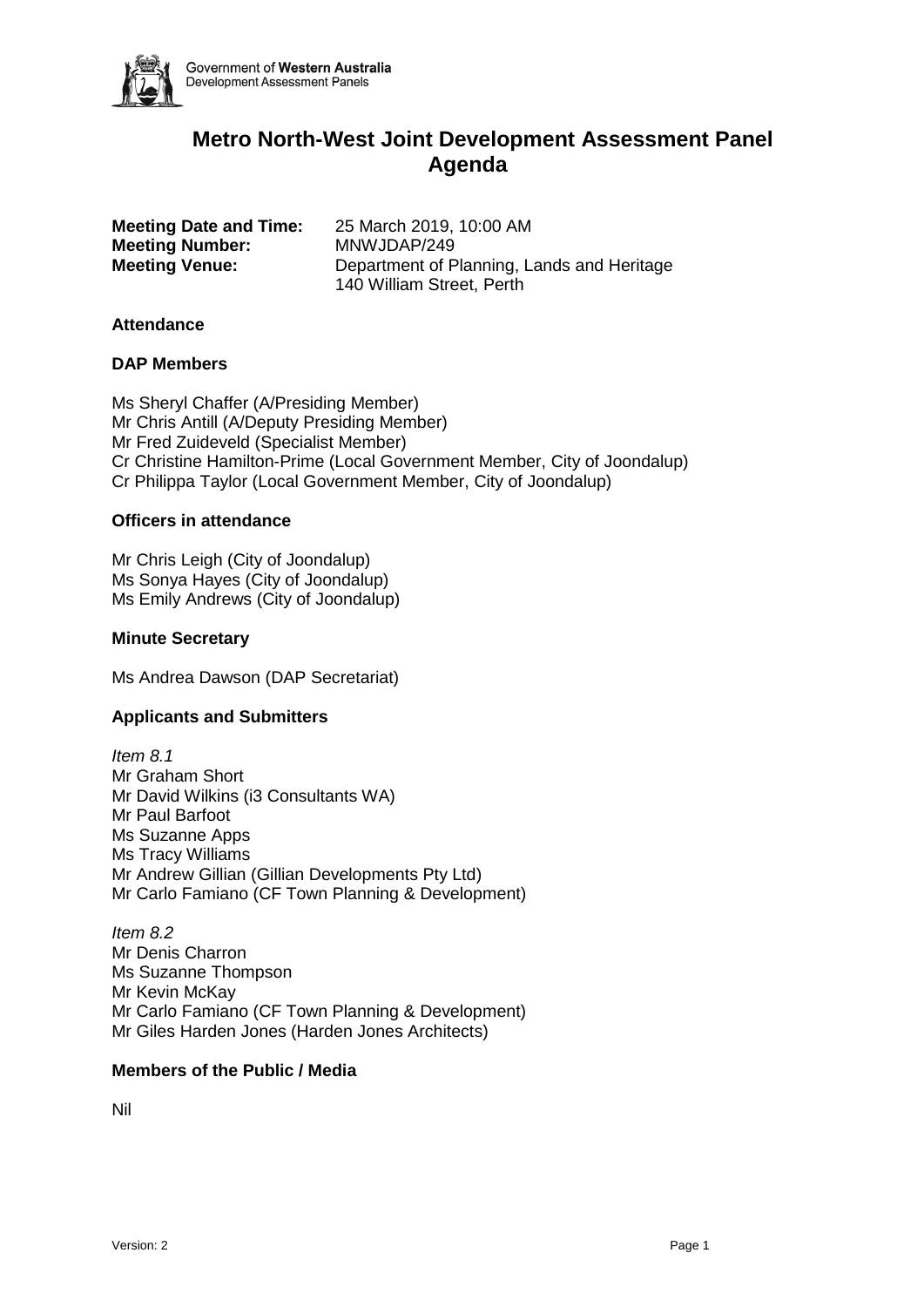

# **1. Declaration of Opening**

The A/Presiding Member declares the meeting open and acknowledges the past and present traditional owners and custodians of the land on which the meeting is being held.

### **2. Apologies**

Ms Karen Hyde (Presiding Member)

#### **3. Members on Leave of Absence**

Panel member, Ms Karen Hyde, Presiding Member has been granted leave of absence by the Director General for the period of 30 January 2019 to 28 March 2019 inclusive.

#### **4. Noting of Minutes**

Signed minutes of previous meetings are available on the [DAP website.](https://www.dplh.wa.gov.au/about/development-assessment-panels/daps-agendas-and-minutes)

#### **5. Declarations of Due Consideration**

Any member who is not familiar with the substance of any report or other information provided for consideration at the DAP meeting must declare that fact before the meeting considers the matter.

#### **6. Disclosure of Interests**

Nil

### **7. Deputations and Presentations**

- **7.1** Mr Graham Short presenting against the application at Item 8.1. The presentation will address road safety issues and consistency in development decisions.
- **7.2** Mr David Wilkins presenting against the application at Item 8.1. The presentation will address traffic impact concerns.
- **7.3** Mr Paul Barfoot on behalf of Mr Ashley Walsh presenting against the application at Item 8.1. The presentation will address the impacts on neighbouring properties.
- **7.4** Ms Suzanne Apps on behalf of Mr Paul Secomb and Ms Lorna Mountford presenting against the application at Item 8.1. The presentation will address the bulk and scale, character and affects of amenities to the neighbouring properties.
- **7.5** Ms Tracy Williams on behalf of Mr Peter and Ms Shona Grigor presenting against the application at Item 8.1. The presentation will address the loss of amenities if the application is approved.
- **7.6** Mr Carlo Famiano (CF Town Planning & Development) presenting in support of the application at Item 8.1. The presentation will provide an overview of the application.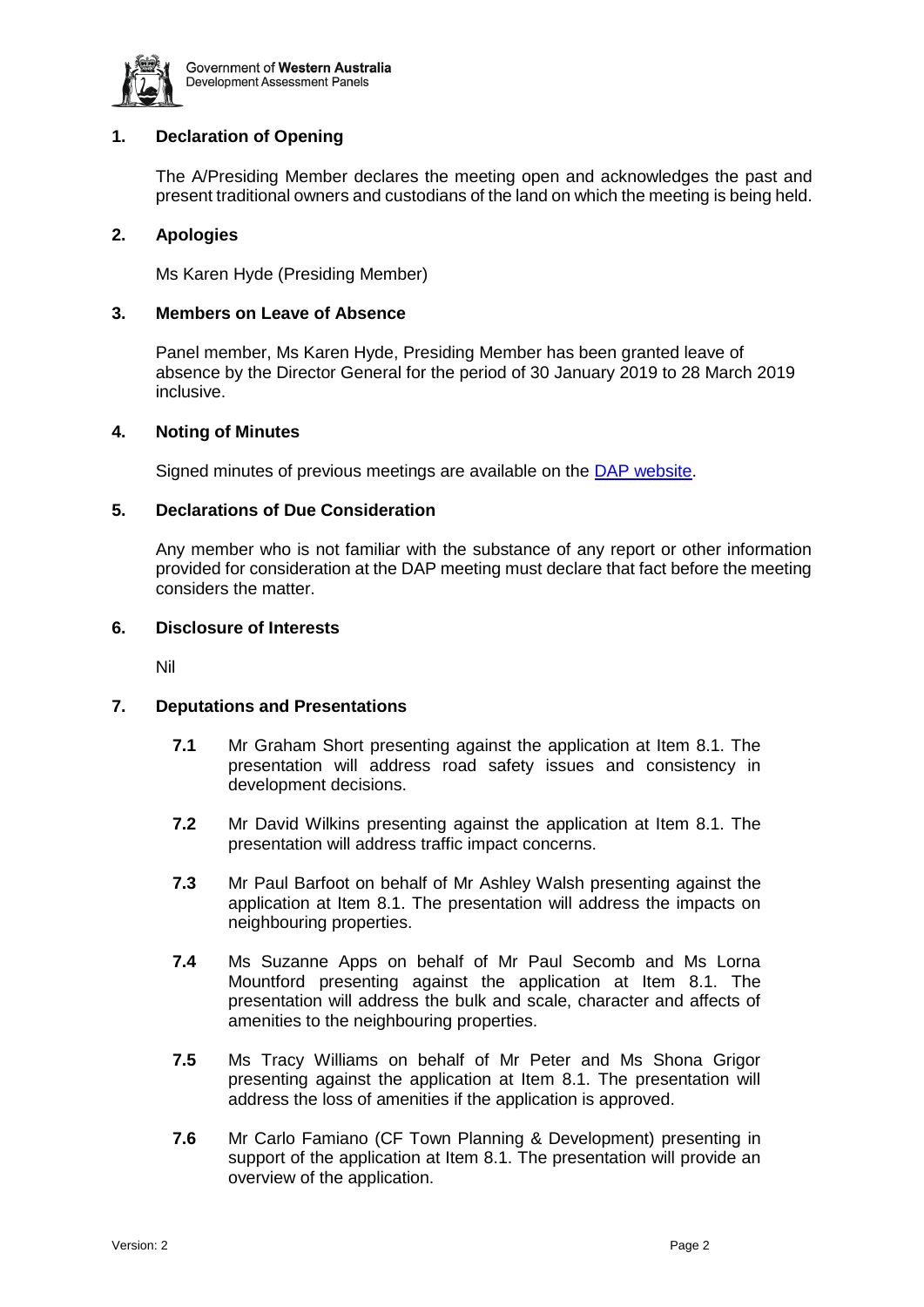

- **7.7** Mr Denis Charron presenting against the application at Item 8.2. The presentation will address visual privacy and noise impact.
- **7.8** Ms Suzanne Thompson presenting against the application at Item 8.2. The presentation will address design, character and amenity concerns.
- **7.9** Mr Kevin McKay presenting against the application at Item 8.2. The presentation will address excessive overshadowing of Lot 95.
- **7.10** Mr Carlo Famiano (CF Town Planning & Development) presenting in support of the application at Item 8.2. The presentation will seek a deferral to enable the application to be amended and assessed under the latest Design WA.
- **7.11** Mr Giles Harden Jones (Harden Jones Architects) presenting in support of the application at Item 8.2. The presentation will address the refusal reasons within the responsible authority report.

The City of Joondalup may be provided with the opportunity to respond to questions of the panel, as invited by the A/Presiding Member.

# **8. Form 1 – Responsible Authority Reports – DAP Applications**

| 8.1 | <b>Property Location:</b><br><b>Development Description:</b><br>Applicant:<br>Owner:<br>Responsible Authority:<br>DAP File No: | Lots 28 & 29 (82 & 80) Trailwood Drive, Woodvale<br>Proposed Development of 12 apartments<br>Gillian Developments Pty Ltd<br>Mr Andrew Gillian, Gillian Developments Pty Ltd<br>City of Joondalup<br>DAP/18/01518 |
|-----|--------------------------------------------------------------------------------------------------------------------------------|-------------------------------------------------------------------------------------------------------------------------------------------------------------------------------------------------------------------|
| 8.2 | <b>Property Location:</b><br><b>Development Description:</b><br>Applicant:<br>Owner:                                           | Lot 96 & 97 (9 & 11) Davallia Road, Duncraig<br><b>Multiple Apartment Dwellings</b><br><b>Harden Jones Architects</b><br>Ms Magdalena Korycka, Mr Mark Grynglas,<br>Ms Ewa Harwas, Mr John Harwas                 |
|     | Responsible Authority:<br>DAP File No:                                                                                         | City of Joondalup<br>DAP/18/01536                                                                                                                                                                                 |

#### **9. Form 2 – Responsible Authority Reports – Amending or cancelling DAP development approval**

Nil

# **10. Appeals to the State Administrative Tribunal**

| <b>Current Applications</b> |                              |                                    |  |  |  |
|-----------------------------|------------------------------|------------------------------------|--|--|--|
| <b>LG Name</b>              | <b>Property Location</b>     | <b>Application Description</b>     |  |  |  |
| City of                     | Lot 33 and Lot 34 Tuart      | Fourteen (14) Multiple Dwellings   |  |  |  |
| Joondalup                   | Trail, Edgewater             |                                    |  |  |  |
| City of Stirling            | Lot 100 (304) Scarborough    | Motor Vehicle Sales and Repair     |  |  |  |
|                             | Beach Road, Osborne Park     |                                    |  |  |  |
| City of Stirling            | Lot 101 (191) Balcatta Road, | Extension to the Existing Bunnings |  |  |  |
|                             | <b>Balcatta</b>              | Warehouse                          |  |  |  |